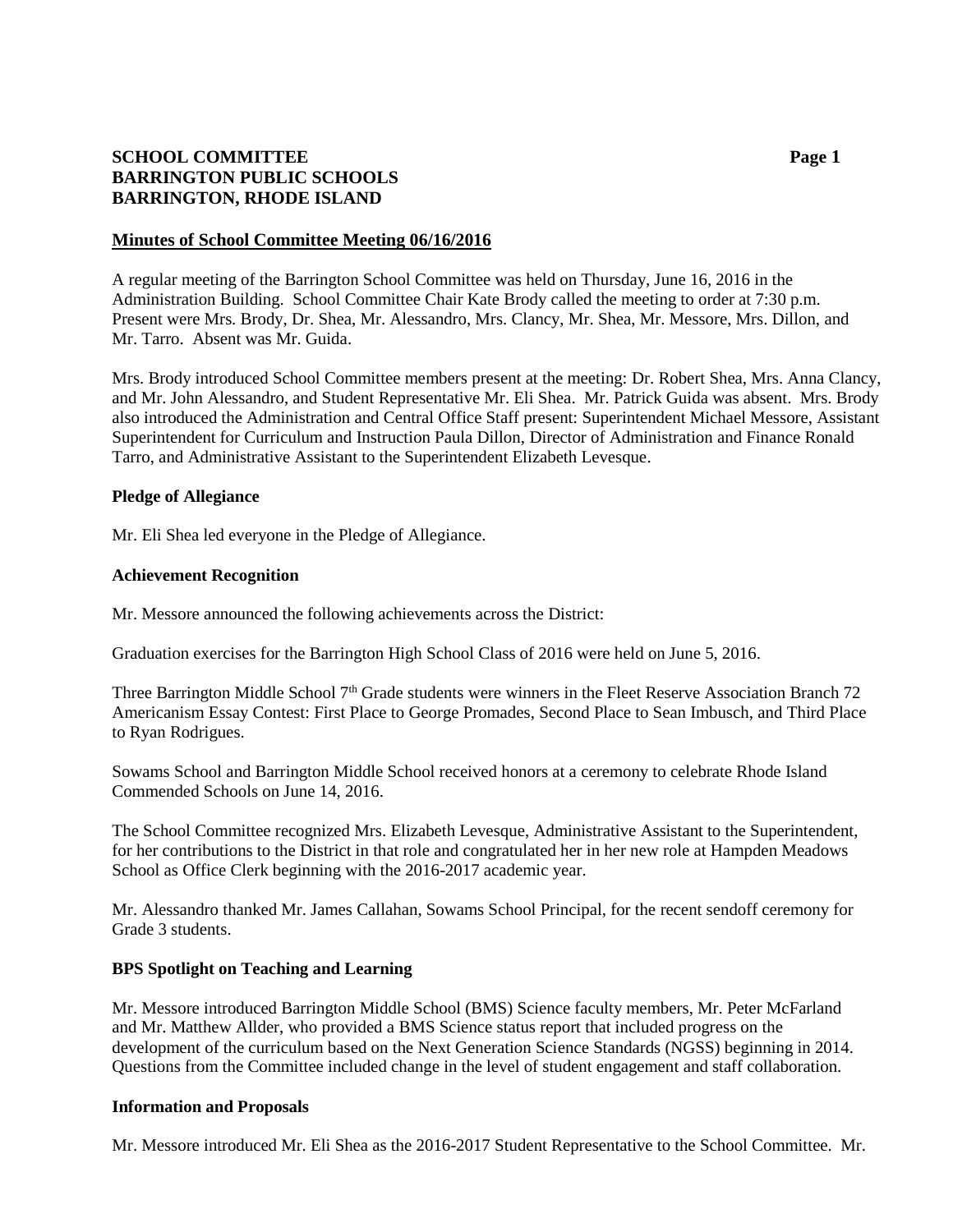# **SCHOOL COMMITTEE Page 2 BARRINGTON PUBLIC SCHOOLS BARRINGTON, RHODE ISLAND**

### **Minutes of School Committee Meeting 06/16/2016**

Joseph Hurley, Barrington High School (BHS) Principal, formally congratulated Mr. Shea and provided the Committee with an overview of the selection process. Mr. Shea, a rising BHS Senior, expressed his excitement and appreciation for the opportunity to serve as Student Representative to the School Committee.

Mr. Messore introduced the building administrators present at the meeting who provided the Committee with a Student Achievement Data Report summary update, the third and final report for the current academic year. Mrs. Dillon provided an overview of the curriculum based measures and the shift in data. Present were Barrington High School Principal Joseph Hurley, Hampden Meadows School Principal Tracey McGee, Sowams School Principal James Callahan, Primrose Hill School Principal Patricia Tolento, and Nayatt School Principal Tracey Whitehead. Mrs. Dillon provided the update for Barrington Middle School (BMS) in the absence of BMS Principal Andrew Anderson, who was hosting the BMS Bridge Ceremony. Every building administrator's presentation included goals for each grade level relative to English Language Arts, Mathematics, Writing, and Literacy, social emotional goals, action steps, and how the data is analyzed and used to make decisions. Discussion and questions from the Committee included measurement of proficiency, Partnership for Assessment of Readiness for College and Careers (PARCC) performance data, goal modules, focus on writing in Grade 4, health and safety lessons, use of TenMarks for Math practice, and strategies for collaboration and next steps.

Mr. Hurley provided an update on next steps on the use of the data resulting from the Barrington High School (BHS) Stanford University Challenge Success Survey. Results from the survey were shared at the May 19, 2016 School Committee meeting. The BHS School Improvement Team and BHS administration continue to analyze the data to help guide school community goals. Mr. Hurley thanked the BAY Team who provided the funding for the survey and discussed the possibility of including the cost of the survey in future school operating budgets. Discussion ensued on data driven student forums, setting concrete action steps in place in the near future, student stress, and redefining expectations.

## **General Public Discussion and Information**

Mrs. Heather Crosby, of 293 Rumstick Road, expressed concern for the safety of her children in school, the bullying reporting process, and what she feels is a lack in protocol, policy, and defined set of consequences.

Mrs. Pamela Lauria, of 56 Martin Avenue, asked for consideration of a parent forum and an actionable plan in place before the next academic year, in response to the Barrington High School Stanford University Challenge Success Survey.

## **Old Business from Superintendent and Staff**

Mr. Tarro reported that the Building Committee is scheduled to meet next on June 27, 2016 to approve the conceptual plans for the Barrington Middle School (BMS) building project. Next steps include the introduction of schematic design plans and identifying efficiencies for possible further reductions in the overall cost of the project. Mr. Tarro also reported on the recent site visit by Mr. Tarro and Messore to the Freetown-Lakeville Middle School in Massachusetts; the school size is approximately 150,000 square feet with an enrollment of 800 students Discussion ensued relative to concern for reaching quorums at Building Committee meetings and the possibility of asking members who have been unable to attend meetings in the past to serve in an advisory capacity, the Committee consensus was to have the Building Committee Co-Chairs consult with members regarding the option of advisory capacity status. All future Building Committee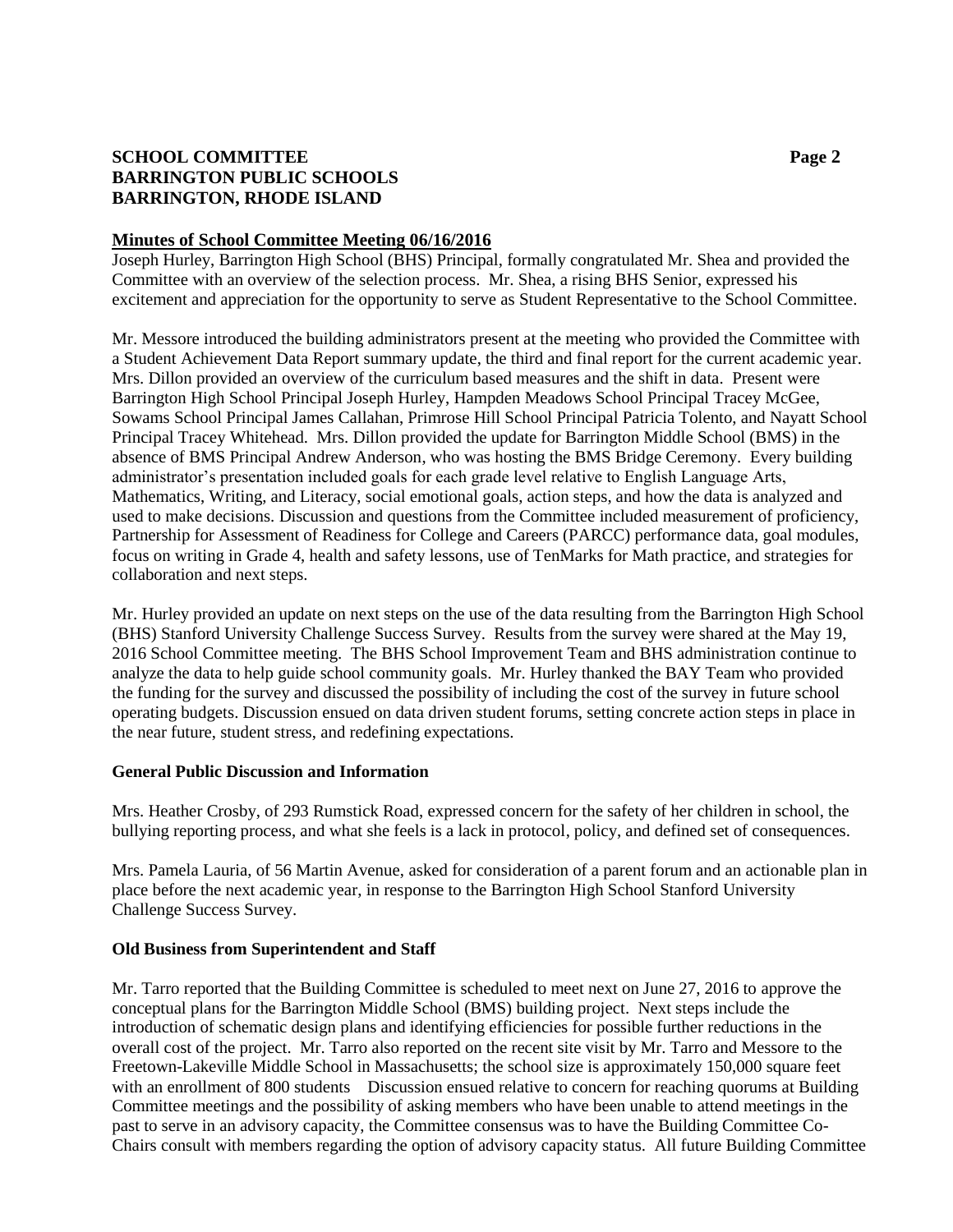# **SCHOOL COMMITTEE Page 3 BARRINGTON PUBLIC SCHOOLS BARRINGTON, RHODE ISLAND**

### **Minutes of School Committee Meeting 06/16/2016**

meetings will be posted as joint School Committee meetings. Mrs. Brody reported that the enabling legislation for the BMS bond referendum was approved by House floor vote and by the Senate Finance Committee, and that the budget is scheduled for Senate floor vote on June 17, 2016.

Mr. Tarro provided an update on the FY2016-2017 school budget including plans to continue to monitor enrollment and staffing throughout the summer, the potential for additional State Aid Categorical Funds based on the pending approval of the State budget by the General Assembly, and the possibility of a change in the timeline for hiring that may accommodate the \$64,800 gap in the budget.

Mr. Messore provided a finalized committee list for the School Start Times (SST) Ad Hoc Advisory Committee including the announcement of Dr. Suzanne Costa, Barrington High School Library Media Specialist and K-12 Library Department Head, as Project Manager. Mr. Messore outlined the blind scoring process used for scoring all applicant interest forms. Dr. Shea and Mrs. Clancy volunteered to serve as School Committee representatives on the SST Ad Hoc Advisory Committee, with the first meeting targeted for early July. Mr. Alessandro expressed frustration with the process.

Mr. Messore informed the Committee that on June 17, 2016 a District wide survey will be distributed to all employees, parents, and Barrington High School students. The goal of the survey is to help guide strategic goal planning during the summer months. Mr. Messore and Mrs. Dillon reported on their recent meeting with Mr. James Marini, former Superintendent of Schools in Newton, Massachusetts and consultant with the New Superintendent Induction Program, Massachusetts District Governance Project. Mr. Messore also provided an overview of all District wide communication for the 2015-2016 academic year that included 11 forums, 39 communications from the Superintendent's office, and the administration of six surveys.

## **Old Business from School Committee**

Mrs. Brody expressed appreciation on behalf of the Committee for Dr. Shea's leadership with the Health and Wellness Committee, and led the Committee discussion on the future leadership of that committee beginning with the 2016-2017 academic year. Following discussion,

## **Dr. Shea moved and Mrs. Clancy seconded to appoint Mr. John Alessandro as Chair of the Health and Wellness Committee. The motion passed 4-0 with Mrs. Brody, Dr. Shea, Mr. Alessandro, and Mrs. Clancy voting in the affirmative for the motion.**

#### **New Business from Superintendent and Staff**

Mr. Messore announced the resignations of Mr. Ralph Caruso Jr., Barrington High School Varsity Baseball Head Coach, Mr. Brian DeLaire, Barrington High School Robotics Club Advisor, Ms. Karen Fletcher, Barrington Middle School Science Teacher, Mr. Dennis Perry, Barrington High School Eagles Athletic Club Advisor, and Mr. Gregory Simkins, Barrington Middle School English Teacher.

**Dr. Shea moved and Mrs. Clancy seconded to approve the recommendation of the Superintendent with respect to the request for home schooling for the named individual. The student name was not identified publicly. The motion passed 4-0 with Mrs. Brody, Dr. Shea, Mr. Alessandro, and Mrs. Clancy voting in the affirmative for the motion.**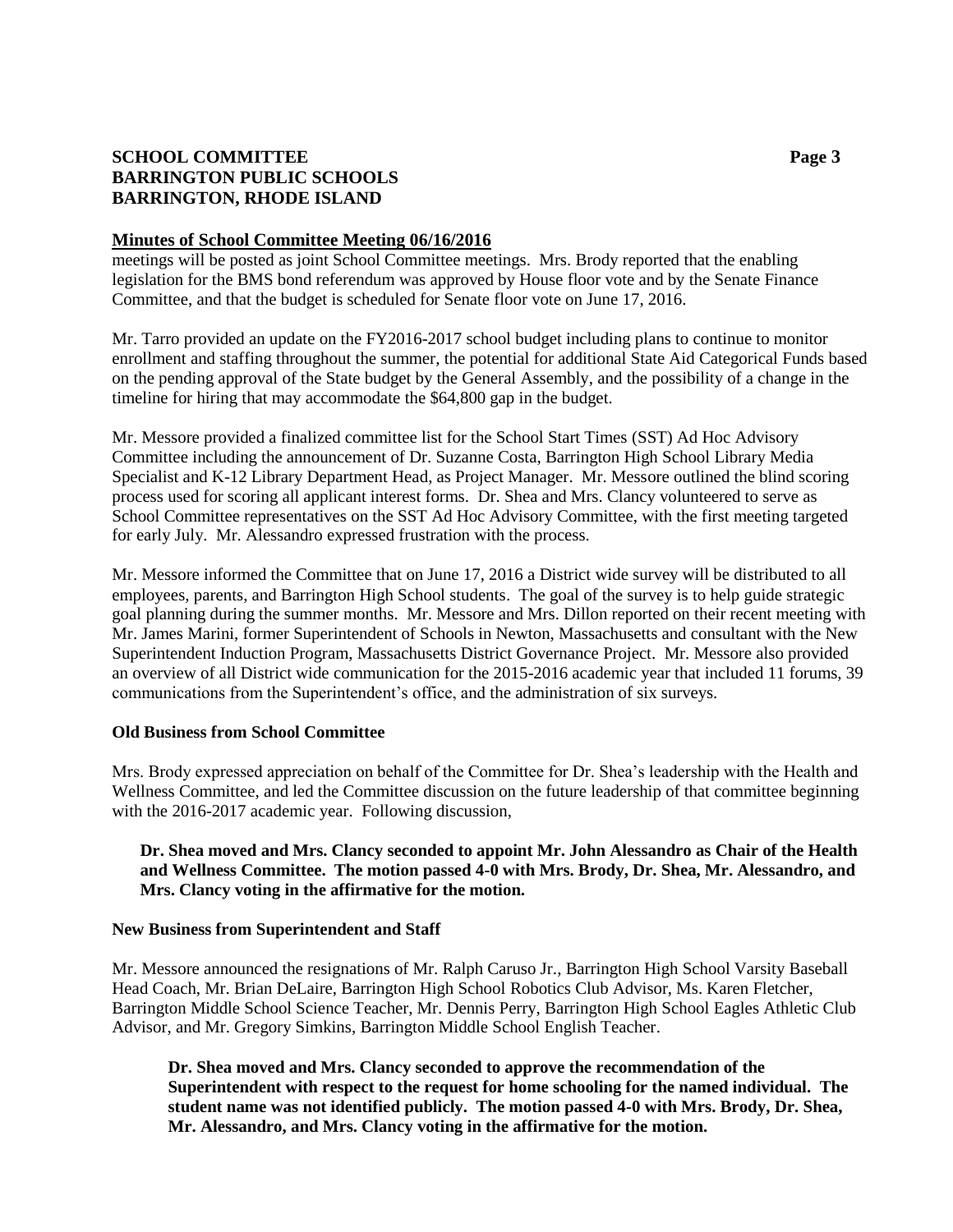# **SCHOOL COMMITTEE Page 4 BARRINGTON PUBLIC SCHOOLS BARRINGTON, RHODE ISLAND**

### **Minutes of School Committee Meeting 06/16/2016**

Following discussion on the FY17 food service renewal contract, and review of the reference information shared by Mr. Tarro prior to the meeting,

## **Dr. Shea moved and Mrs. Clancy seconded to approve the FY17 food service renewal contract with Chartwells, year three of a five-year contract. The motion passed 4-0 with Mrs. Brody, Dr. Shea, Mr. Alessandro, and Mrs. Clancy voting in the affirmative for the motion.**

## **Dr. Shea moved and Mrs. Clancy seconded to approve the monthly expenditures for May in the amount of \$3,460,029.07.**

Mr. Alessandro asked Mr. Tarro to identify big ticket items for review in the budget. Mr. Tarro outlined several items including the last payroll for the academic year and closing out purchase orders. Mr. Tarro noted that the budget year will end in the black.

# **The motion passed 4-0 with Mrs. Brody, Dr. Shea, Mr. Alessandro, and Mrs. Clancy voting in the affirmative for the motion.**

Mr. Tarro reported that two sealed bid proposals were received for removal of underground storage tanks for Hampden Meadows and Nayatt schools. Information was provided to the Committee for its reference prior to the meeting. It was recommended by the Administration to award the bid to the lowest, qualified, evaluated bidder, Gill Services, Inc., of Warwick, Rhode Island, for an amount not to exceed \$23,950.00.

# **Dr. Shea moved and Mrs. Clancy seconded to award the bid for removal of underground storage tanks to the lowest, qualified, evaluated bidder, Gill Services, Inc. of Warwick, Rhode Island, for an amount not to exceed \$23,950.00. The motion passed 4-0 with Mrs. Brody, Dr. Shea, Mr. Alessandro, and Mrs. Clancy voting in the affirmative for the motion.**

Mr. Messore provided a status report on the search for the new Director of Pupil Personnel Services. The Search Committee, including faculty and Administration members with expertise in Special Education, has identified two candidates for an interview from the pool of nine applicants; the interviews will be conducted next week.

#### **New Business from School Committee**

The School Committee policy on Homework was presented and read aloud by the Committee for a first reading. Mrs. Dillon reported on the extensive research conducted since Fall, 2015 by the Homework Committee, composed of 18 K-12 district educators and administrators representing teachers from all grades in all schools, for development of the draft policy. Mrs. Dillon noted that the Homework Committee will continue its work to develop roll out plans for buildings, teachers and parents to ensure consistency in K-12 communication about the policy. The Committee discussed the draft policy and provided feedback that will be shared by Mrs. Dillon at the Professional Development Day on June 23, 2016.

Mrs. Brody led the Committee discussion on the summer meeting schedule, including plans for the Strategic Objectives Workshop to be conducted by facilitators from the Massachusetts Governance Project, at least one regular meeting in July and a possible meeting shortly after the next Building Committee meeting scheduled for June 27, 2016. The Committee agreed to provide their availability to the Superintendent's office to aid in